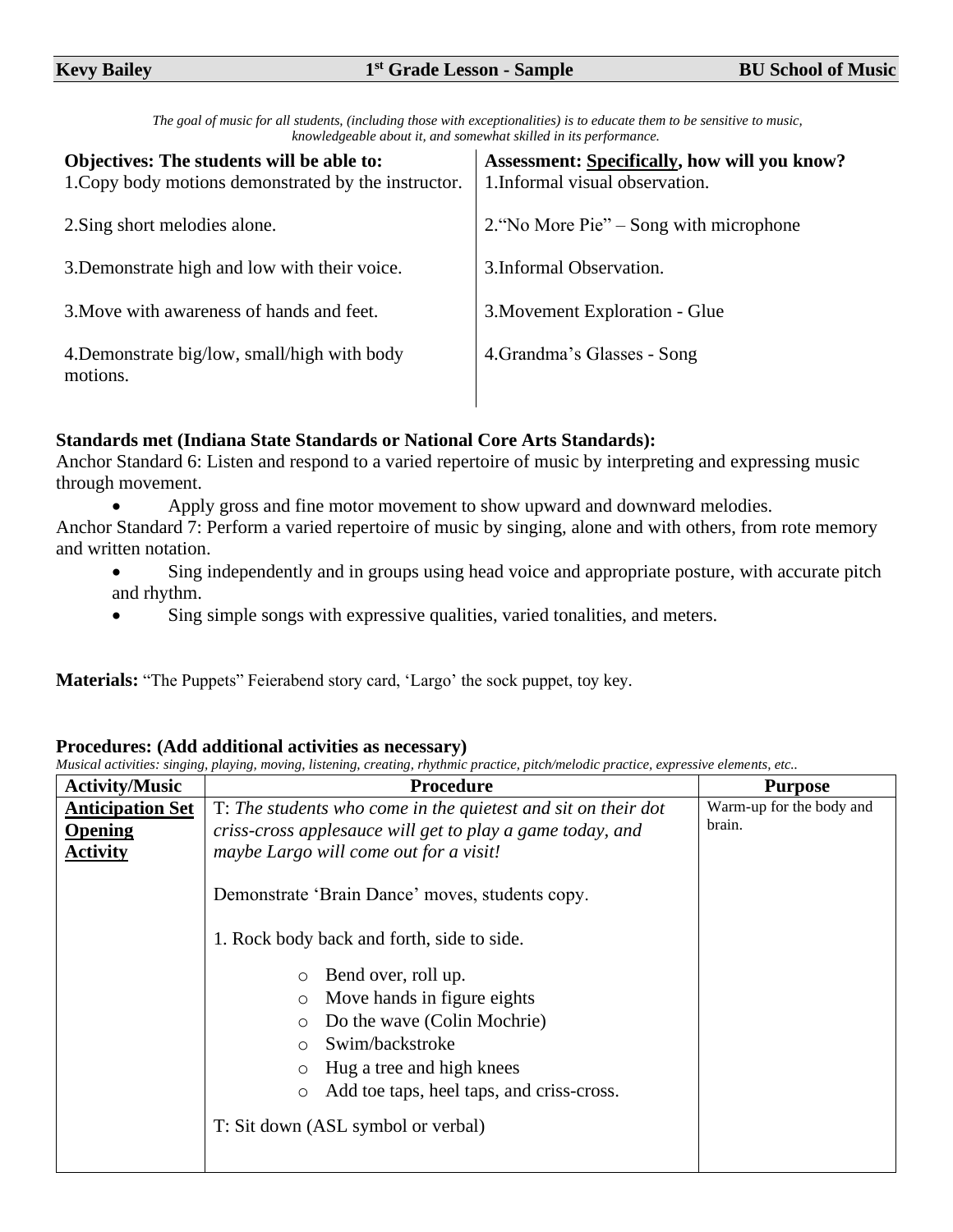| 1.                  | T: Make two puppet shapes with hands.                                                                      |                       |
|---------------------|------------------------------------------------------------------------------------------------------------|-----------------------|
| Pitch               |                                                                                                            |                       |
| exploration         | Read "The Puppets" card.                                                                                   |                       |
| story               | S: 'Good morning' in a high voice, 'Hello' in a low voice.                                                 |                       |
| <b>Transition</b>   | Show fake microphone to students.                                                                          |                       |
|                     |                                                                                                            |                       |
|                     |                                                                                                            |                       |
| 2.                  | T: Raise your hand if you tried singing No More Pie at home.                                               | Singing assessment    |
| 'No More Pie'-      | Did you teach it to anyone?                                                                                |                       |
| with student        |                                                                                                            |                       |
| leader.             | T: I would love to choose one student be the leader of No More                                             |                       |
|                     | Pie today. You will be the leader, and we will be the echo.                                                |                       |
|                     |                                                                                                            |                       |
| <b>Transition</b>   | T: Begin singing "I Have Lost My Closet Key", and motion for students to join in.                          |                       |
|                     |                                                                                                            |                       |
|                     |                                                                                                            |                       |
| 3. "I Have Lost     | T: Sings "two new things" $-$ 'I don't have your closet key',                                              | Reviewing song with a |
| <b>My Closet</b>    | OR, 'Yes I have your closet key'.                                                                          | game.                 |
| Key"- Game          |                                                                                                            |                       |
|                     | Lead students 'follow the leader' style around the room, one<br>row at a time, until they are in a circle. |                       |
|                     | "If you talk – you will have to sit out of the circle."                                                    |                       |
|                     |                                                                                                            |                       |
|                     | One student goes out into the hallway to wait, then another                                                |                       |
|                     | student is chosen to hide the key in their hands. Every student                                            |                       |
|                     | in the circle puts their hands in their lap. The student in the                                            |                       |
|                     | hallway is brought back in and has three chances to 'find' the                                             |                       |
|                     | key by singing "Do you have my closet key?" to students in                                                 |                       |
|                     | the circle. The student sings the appropriate response<br>depending on whether or not they have the key.   |                       |
|                     |                                                                                                            |                       |
|                     | Play 3 or 4 rounds depending on time.                                                                      |                       |
| <b>Transition</b>   | T: "If you tiptoe back to your spot, maybe Largo will come out to look for you"                            |                       |
|                     |                                                                                                            |                       |
|                     |                                                                                                            |                       |
|                     |                                                                                                            |                       |
| 4.<br><b>Arioso</b> | Bring out Largo and greet the class:<br>Sing (simple) questions to students for about 3 minutes.           |                       |
|                     |                                                                                                            |                       |
|                     | How are you today? What's your favorite color, food,                                                       |                       |
|                     | animal? What color are your shoes, shirt, eyes, hair?                                                      |                       |
| <b>Transition</b>   | T: "Can we say goodbye to Largo?"                                                                          |                       |
|                     |                                                                                                            |                       |
|                     |                                                                                                            |                       |
|                     |                                                                                                            |                       |